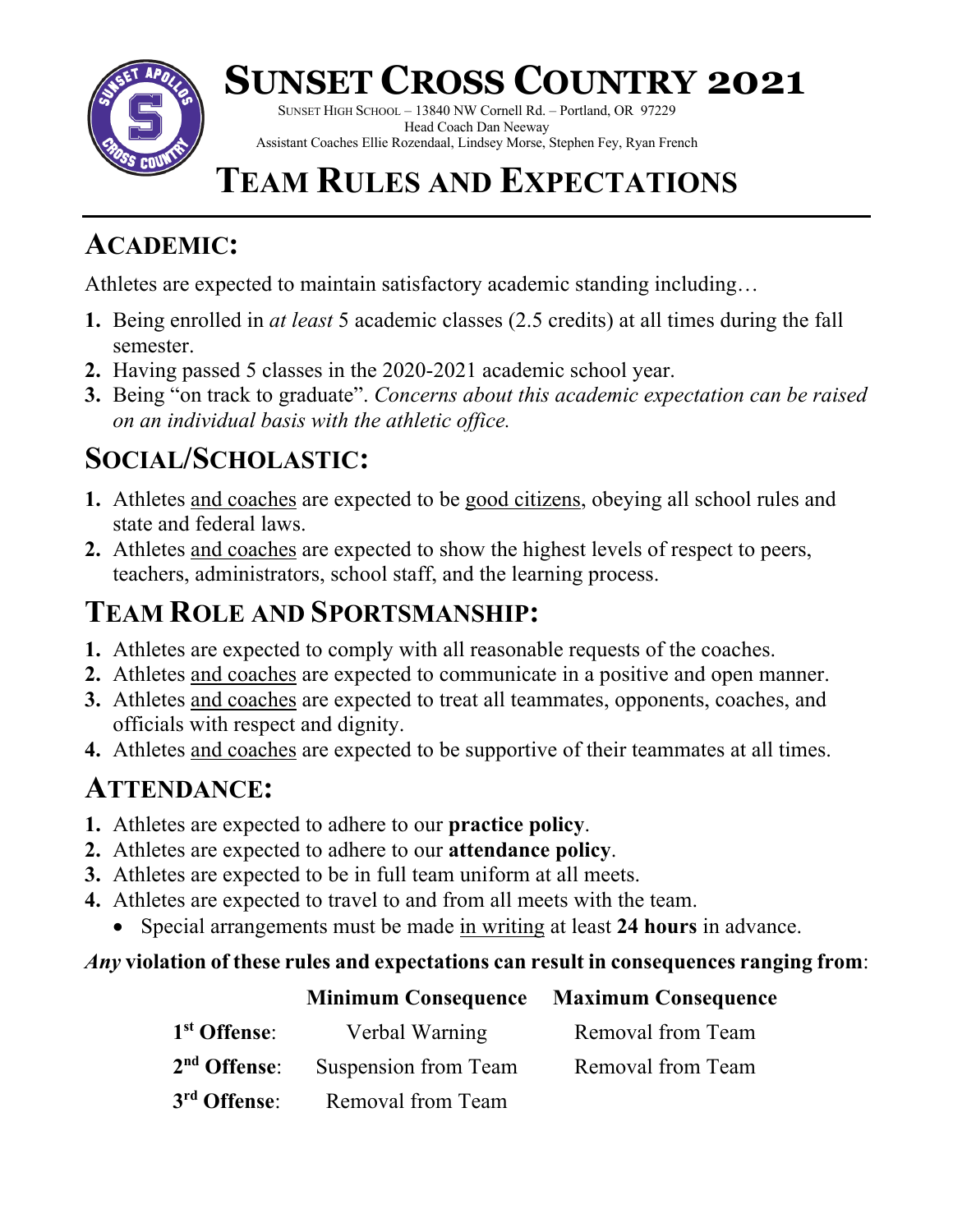Daily cross country practice attendance is mandatory for team membership. While **Sunset Cross Country** is a *non-cut/non-tryout* sport, ours is a highly competitive program with equally high expectations. Like other high school sports, expectations go beyond those in middle school sports and/or recreational sports programs. Please familiarize yourself with our expectations, including:

- Attendance at practice means completing the entire workout as assigned by coaches.
- Leaving practice early, without consent of coaches, is considered an unexcused absence.

### **PLANNED ABSENCES:**

Please use the attached document to identify **PLANNED ABSENCES** for the season. Not all reasons for absences will be "excused" (*see examples below*). Please consider changing plans to accommodate your commitment to Sunset Cross Country. The coaching staff reserves ultimate say about which absences are excused.

| <b>Excused</b>                                       | <b>Unexcused</b>                                     |  |
|------------------------------------------------------|------------------------------------------------------|--|
| Doctor's appointments                                | After-school job                                     |  |
| However, we ask that parents refrain from scheduling | If work is mandatory, adjust your hours. See coaches |  |
| new appointments during practice time.               | if you anticipate a conflict.                        |  |
| Grandfather's 100 <sup>th</sup> birthday             | Second cousin's 7 <sup>th</sup> birthday             |  |
| Weddings, memorials, and other family events like    | And other insignificant family events we ask you to  |  |
| these are honored and valued by coaches.             | use judgment when considering their importance.      |  |
| Model UN tournaments / College visits                | Photography Club meeting                             |  |
| Coaches encourage the academic pursuits of athletes, | Clubs take a backseat during the season              |  |
| SAT and PSAT tests are included here.                |                                                      |  |
| Academic help after an extended school               | Tutoring, study groups, make-up tests, etc.          |  |
| absence                                              | Academics are important to us but please schedule    |  |
| By arrangement only.                                 | these items around practice times.                   |  |

**Communication is vital.** If a conflict is anticipated (music lessons, science bowl, club sports, etc.), please see a coach *immediately* to discuss options and the potential for compromise as well as to avoid punitive consequences.

## **VACATION/FAMILY VACATION:**

Absences due to vacation before the school year do not meet with our level of expected commitment. We acknowledge that there is a learning curve associated with joining a high school athletic program. We also recognize that we are living through an unprecedented time. As such, we recognize that a certain laxity will be required THIS season from our usual expectations.

We are asking families to observe the commitment required of a competitive sport like Sunset Cross County when making summer plans for the 2022 summer and beyond. Start dates for subsequent seasons are already published by the OSAA/NFHS: Aug 15, 2022; Aug 14, 2023, Aug 13, 2024. **Team Camp** is typically scheduled Monday through Thursday in the week before the season's start. **Moratorium week** is the week before that.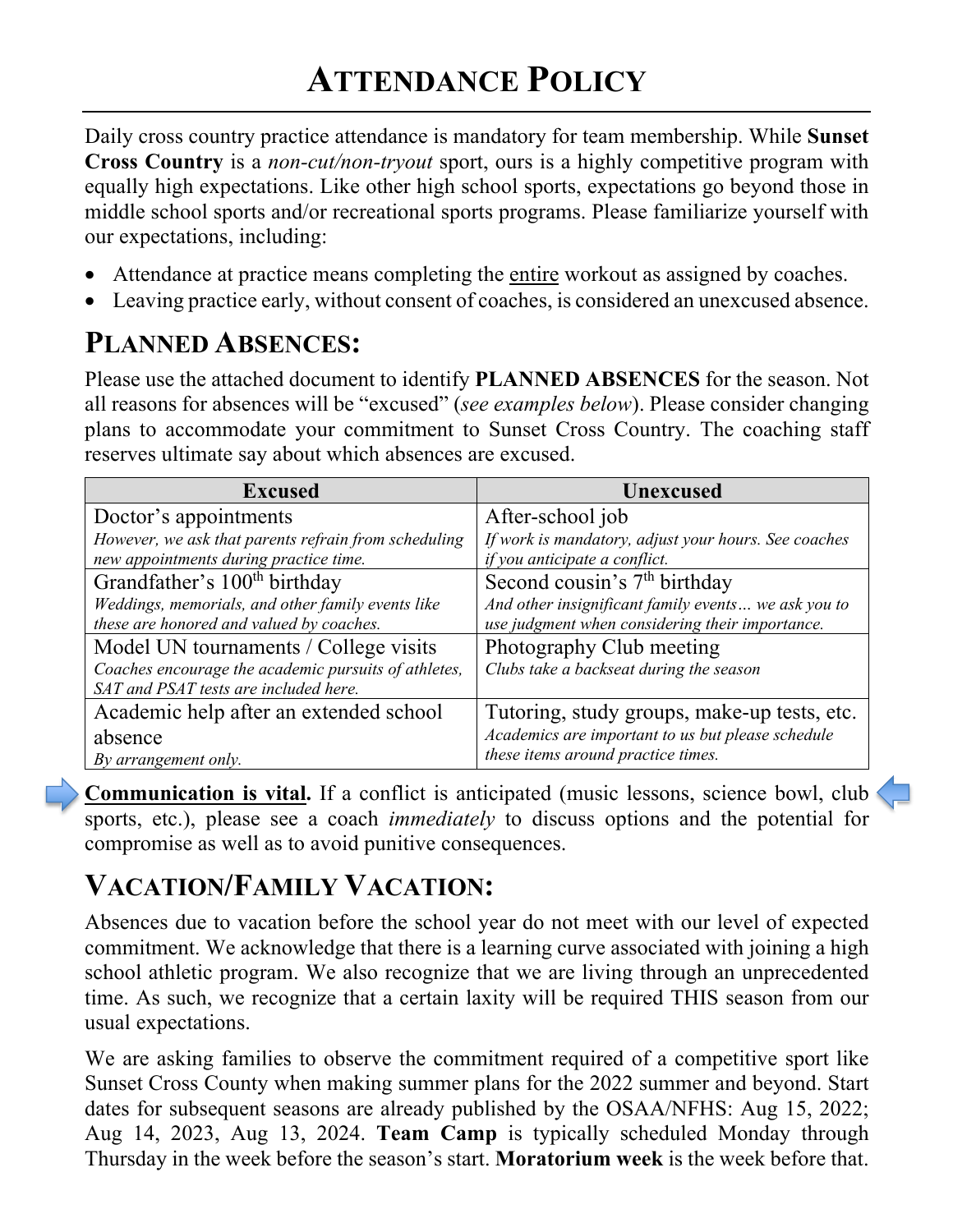### **UNPLANNED ABSENCES:**

In the event of **sickness** or **emergencies**, athletes must notify coaches BEFORE PRACTICE BEGINS. Coach Neeway is best reached by phone (**971-645-2112**) or email (**daniel neeway@beaverton.k12.or.us**). During the school day, athletes should locate either Coach Neeway or Coach Rozendaal in person.

Failure to notify coaches *prior to practice* will result in the absence being labeled "unexcused".

**PARENTS**: We work to empower your sons and daughters with an increased ownership of their responsibilities. Please help us facilitate this process by leaving any unplanned absence communication to them.

We view team membership like a job. Just as a worker must notify a boss about an absence to avoid termination, athletes must notify their coaches. Thank you for supporting our efforts to teach personal responsibility.

There may be other unplanned absences that arise after the season begins. Again, we ask discretion when planning: *is it possible to schedule the conflict outside of the season or outside of practice time?* Please **communicate** openly and as far in advance as possible with coaches.

#### **ACADEMIC ABSENCES:** (*partial- or whole-day absences from class*)

To participate in cross country, class attendance is required. Unexcused absences during the day could prevent an athlete from being allowed to attend practice or compete in meets on the afternoon of the absence.

Athletes who are absent from one of more classes during the school day will be considered "excused" only in the following situations:

• Doctor/dentist appointments

• College visits

• Field trips

• Family emergencies

*It is the opinion of this team's coaches that if an athlete is* **too sick** *to attend a class during the school day, then that athlete is too sick to participate in after school activities.* We trust that parents will agree with this opinion.

### **UNEXCUSED ABSENCES:**

Unexcused absences are those that do not meet the expectations above. These absences have the following consequences:

| 1 <sup>st</sup> Unexcused Absence: | One Meet Suspension + Parent Contact |
|------------------------------------|--------------------------------------|
| 2 <sup>nd</sup> Unexcused Absence: | Dismissal from Team                  |

Two consecutive absences without communication will result in an athlete's automatic suspension from the team, pending a conference with parents, athlete, and coaches.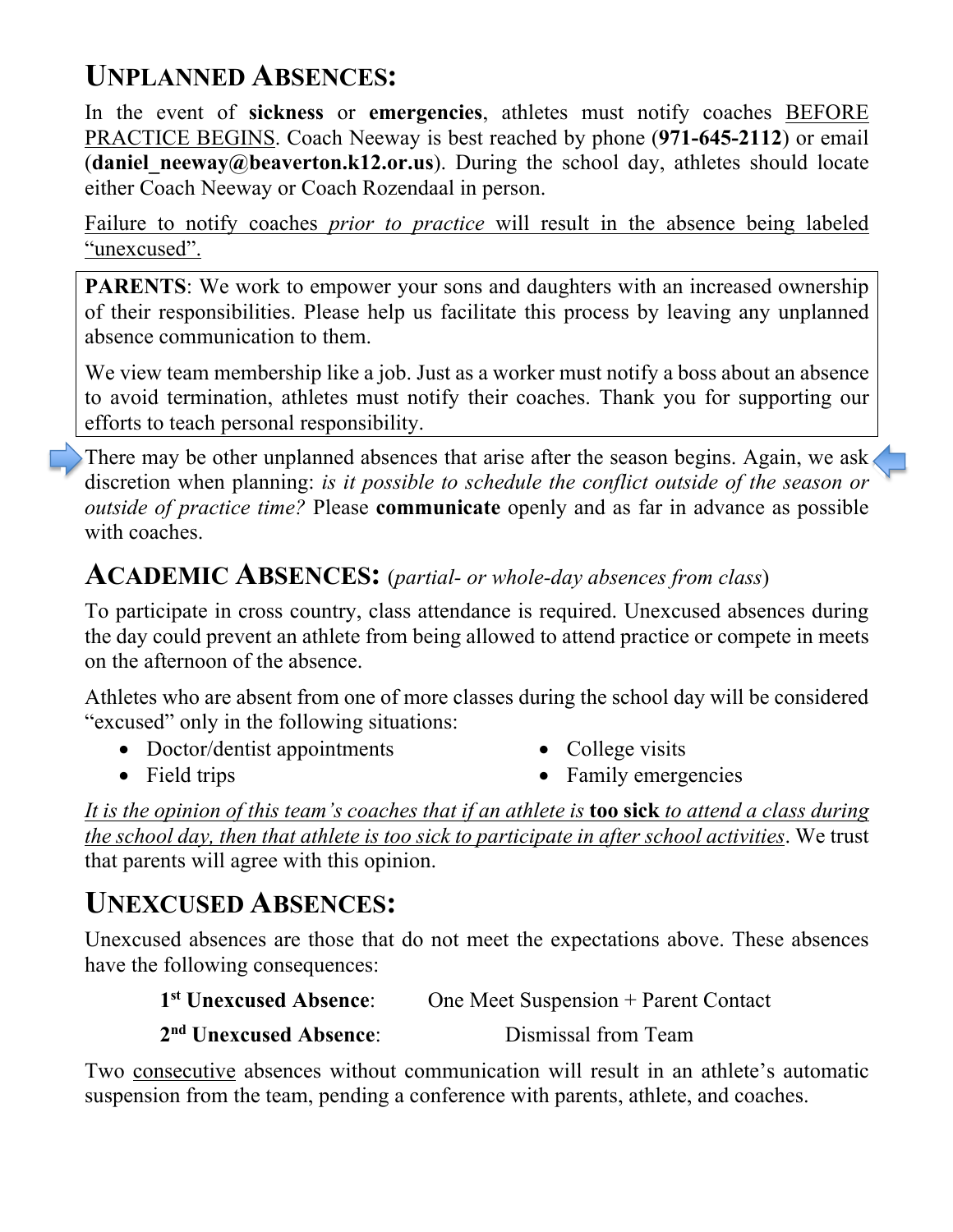We host practice *every* weekday during the season. Except for the weeks before school begins, practice begins promptly at 2:55 and generally lasts about two hours.

As an athlete at practice, you are expected to:

- **1.** Arrive on time, prepared with all required clothing and equipment.
- **2.** Listen to your coaches and complete all assigned workouts.
- **3.** Give your best effort and strive for improvement every day.
- **4.** Be supportive of your teammates.
- **5.** Attend *every day*. If you are **injured** or **sick** but still attend school, you must also attend practice and complete assigned therapy or alternative workouts. "*If you are well enough to attend classes, you are well enough to attend practice*."
- **6.** Communicate with your coaches *before* seeking treatment from training staff and other medical professionals (see note below about doctor visits).
- **7.** Have fun!

# **DOCTOR'S VISITS**

District policies require any athlete visiting a doctor (or other medical professional) during the sports season for a sports-related ailment/injury to get a doctor's note with the doctor's recommendation. This note must be presented to the school's athletic trainer before the athlete can return to practice and competition. This policy holds true even in cases where the school's athletic trainer has referred an athlete for medical care.

## **COMPETITION POLICY**

OSAA rules require that all athletes must participate in **5 practices** before being allowed to compete. "Practices" are official season practices only and do not include summer conditioning sessions by rule.

An athlete must demonstrate an ability to run the entire competition distance without walking before they will be permitted to compete at the distance in a meet/competition.

## **VARSITY LETTER POLICY**

Varsity letters are intended to reward those people who represent Sunset Cross Country at the competitive varsity level or JV athletes who demonstrate varsity leadership and/or commitment. To earn a varsity letter, an athlete must: **1.** Complete the season as a member in good standing; **2.** Obey all team and school rules; and **3.** Be academically eligible at the conclusion of the season. In addition to the 3 criteria above, an athlete must also do at least **ONE** of the following: **1.** Compete at the Varsity League Championships and/or State Championships; **2.** Win a leadership award as recognized by peers; or **3.** Obtain a unanimous vote of the coaching staff.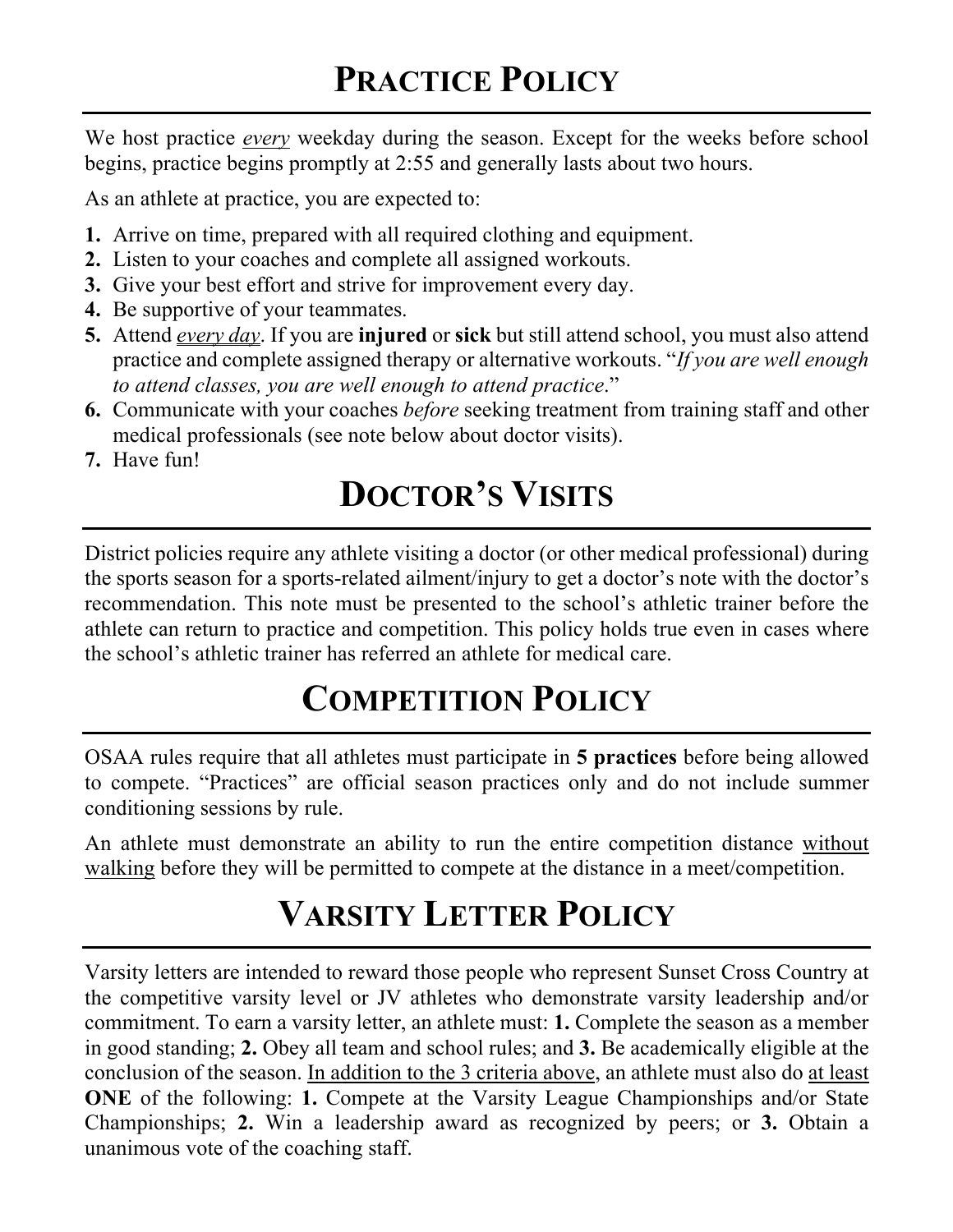

**SUNSET CROSS COUNTRY 2021**

SUNSET HIGH SCHOOL – 13840 NW Cornell Rd. – Portland, OR 97229 Head Coach Dan Neeway Assistant Coaches Ellie Rozendaal, Lindsey Morse, Stephen Fey, Ryan French

## **PLANNED ABSENCES**

**All athletes** *must complete and return this form to coaches within* **5 days** *of joining Sunset Cross Country.*

# Athlete Name: <u>\_\_\_\_\_\_\_\_\_\_\_\_\_\_</u>

*Parents and Athletes*: After reading Sunset Cross Country's attendance policy, please identify **all** planned absences from practice during our season in the table below. Apart from absences for sickness or emergency, any other absences **not** identified below will be considered **unexcused** and subject to penalty.

While we ask families to consider changing plans to accommodate a commitment to Sunset Cross Country (*e*.*g*., rescheduling a dental exam)*,* we understand there are circumstances and situations that make rescheduling impractical and/or impossible.

| Date of Absence                   |                              |                          |                                                                                                                                               |                       |
|-----------------------------------|------------------------------|--------------------------|-----------------------------------------------------------------------------------------------------------------------------------------------|-----------------------|
| Day(s) of Week<br>(Circle Day(s)) | <b>Month</b><br>(Circle One) | Date(s)<br>(Be specific) | <b>Reason for Absence</b>                                                                                                                     |                       |
| M Tu W<br>Th F Sat                | Aug Sep<br>Oct Nov           |                          | $\square$ Doc/Dentist visit (previously scheduled)<br>$\Box$ Family event (briefly describe)<br>$\Box$ Other pre-scheduled (briefly describe) | $\Box$ College visit* |
| M Tu W<br>Th F Sat                | Aug Sep<br>Oct Nov           |                          | $\Box$ Doc/Dentist visit (previously scheduled)<br>$\Box$ Family event (briefly describe)<br>$\Box$ Other pre-scheduled (briefly describe)    | $\Box$ College visit* |
| M Tu W<br>Th F Sat                | Aug Sep<br>Oct Nov           |                          | $\Box$ Doc/Dentist visit (previously scheduled)<br>$\Box$ Family event (briefly describe)<br>$\Box$ Other pre-scheduled (briefly describe)    | $\Box$ College visit* |
| M Tu W<br>Th F Sat                | Aug Sep<br>Oct Nov           |                          | $\Box$ Doc/Dentist visit (previously scheduled)<br>$\Box$ Family event (briefly describe)<br>$\Box$ Other pre-scheduled (briefly describe)    | $\Box$ College visit* |
| M Tu W<br>Th F Sat                | Aug Sep<br>Oct Nov           |                          | $\Box$ Doc/Dentist visit (previously scheduled)<br>$\Box$ Family event (briefly describe)<br>$\Box$ Other pre-scheduled (briefly describe)    | $\Box$ College visit* |

\* For the health of our runners, there should be no college visits or other travel between October 17 and November 6.

To the best of my knowledge, the dates above are the only dates of practice from which I will be absent, excepting sickness and emergencies.

Athlete Signature: \_\_\_\_\_\_\_\_\_\_\_\_\_\_\_\_\_\_\_\_\_\_\_\_\_ Date: \_\_\_\_\_\_\_\_\_\_\_\_\_\_\_\_

Parent Signature: \_\_\_\_\_\_\_\_\_\_\_\_\_\_\_\_\_\_\_\_\_\_\_\_\_ Date: \_\_\_\_\_\_\_\_\_\_\_\_\_\_\_\_